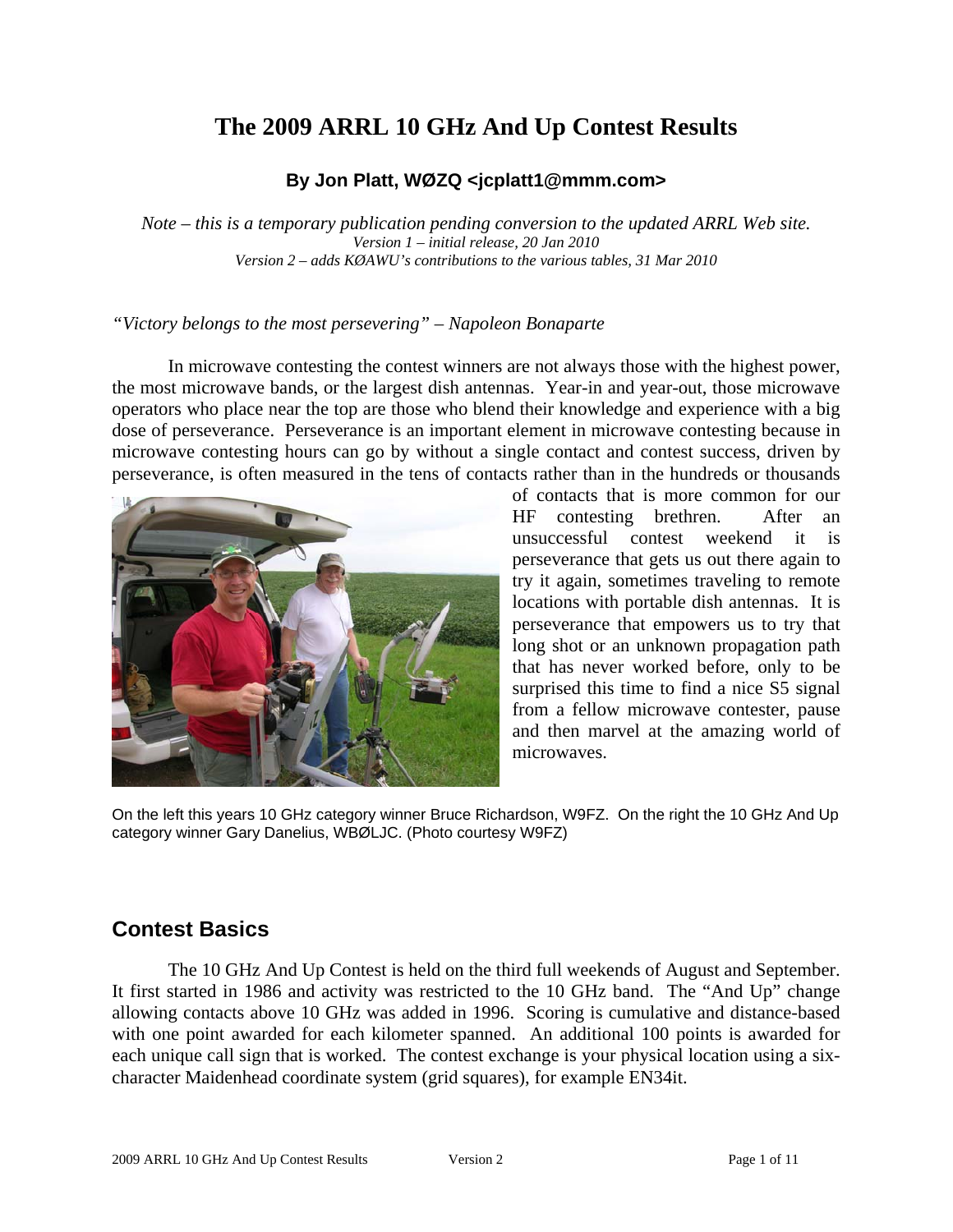### **2009 Contest Highlights**

Generally speaking propagation this year was pretty average across most areas. Despite average conditions, with perseverance, some nice long distance contacts were made at frequencies where the wavelength is measured in centimeters. One area of North America that did experience a period of improved conditions was a portion of the Northeast late in the day on Sunday, September  $20<sup>th</sup>$ .

The majority of activity takes place on the lowest band that is allowed in this contest, the 10 GHz band. This year all 107 logs claimed at least one contact on this band. Those who operate on 10 GHz do so using a blend of commercial and homemade equipment, all with varying levels of sophistication. At one end of the sophistication scale there are simple wideband FM Gunn diode systems that generate about 5 to 20 mW of output power. First-time microwave contesters using these simple systems often employ small horn antennas providing about 15 to 22 dB of gain. At the other end of the sophistication scale we have narrow-band SSB/CW stations running phased-locked local oscillators, 20 plus watts of output power, and three to six-foot dish antennas generating gain in excess of 40 dB. Most microwave contesters fall somewhere between these two levels, using narrow-band equipment capable of SSB and CW, 1 to 8 watts of output power, and 19-inch dish antenna systems often modified from satellite TV service. One thing for certain is that all of these systems, from high to low sophistication, can produce some amazing long haul DX contacts and hours of fun.

This year's best DX on the 10 GHz band goes to Mickie, W1MKY, Dale, AF1T, and Russell, K2TXB. All three stations were co-located on Martha's Vineyard, grid square FN41ql. These three completed a 704 km contact with Mark, K1MAP and Connie, NG4C, both colocated in Virginia Beach, VA, grid square FM26aq. This contact was made near the end of the day on Sunday, September 20th. Mark, K1MAP, reported that tropo conditions continued to improve over this path even as the contest period ended Sunday night. On the following Tuesday morning, a few days after the contest had ended, he made a 10 GHz contact with Dave, K1WHS (FN43mj) from Cedar Island, NC, grid square FM14ux, over a distance of 1042 km!

| <b>Best DX by Band</b> |              |                        |  |  |  |
|------------------------|--------------|------------------------|--|--|--|
| Category               | Call         | 10 GHz Best DX<br>(km) |  |  |  |
| 10G                    | W1MKY        | 704                    |  |  |  |
| 10G                    | K1MAP        | 704                    |  |  |  |
| 10G                    | N6CA         | 669                    |  |  |  |
| 10G                    | WA3PTV       | 660                    |  |  |  |
| 10G                    | W3HMS        | 649                    |  |  |  |
| 10G                    | W1AIM        | 625                    |  |  |  |
| 10G                    | KI6TWT       | 619                    |  |  |  |
| 10G                    | K6MGM        | 619                    |  |  |  |
| 10G                    | K1TR         | 615                    |  |  |  |
| 10G                    | K1RZ         | 608                    |  |  |  |
|                        |              |                        |  |  |  |
| Category               | Call         | 24 GHz Best DX         |  |  |  |
|                        |              | (km)                   |  |  |  |
| UP                     | <b>VE3FN</b> | 234                    |  |  |  |
| UP                     | N1JEZ        | 234                    |  |  |  |
| UP                     | WB6CWN       | 217                    |  |  |  |
| UP                     | AA6IW        | 217                    |  |  |  |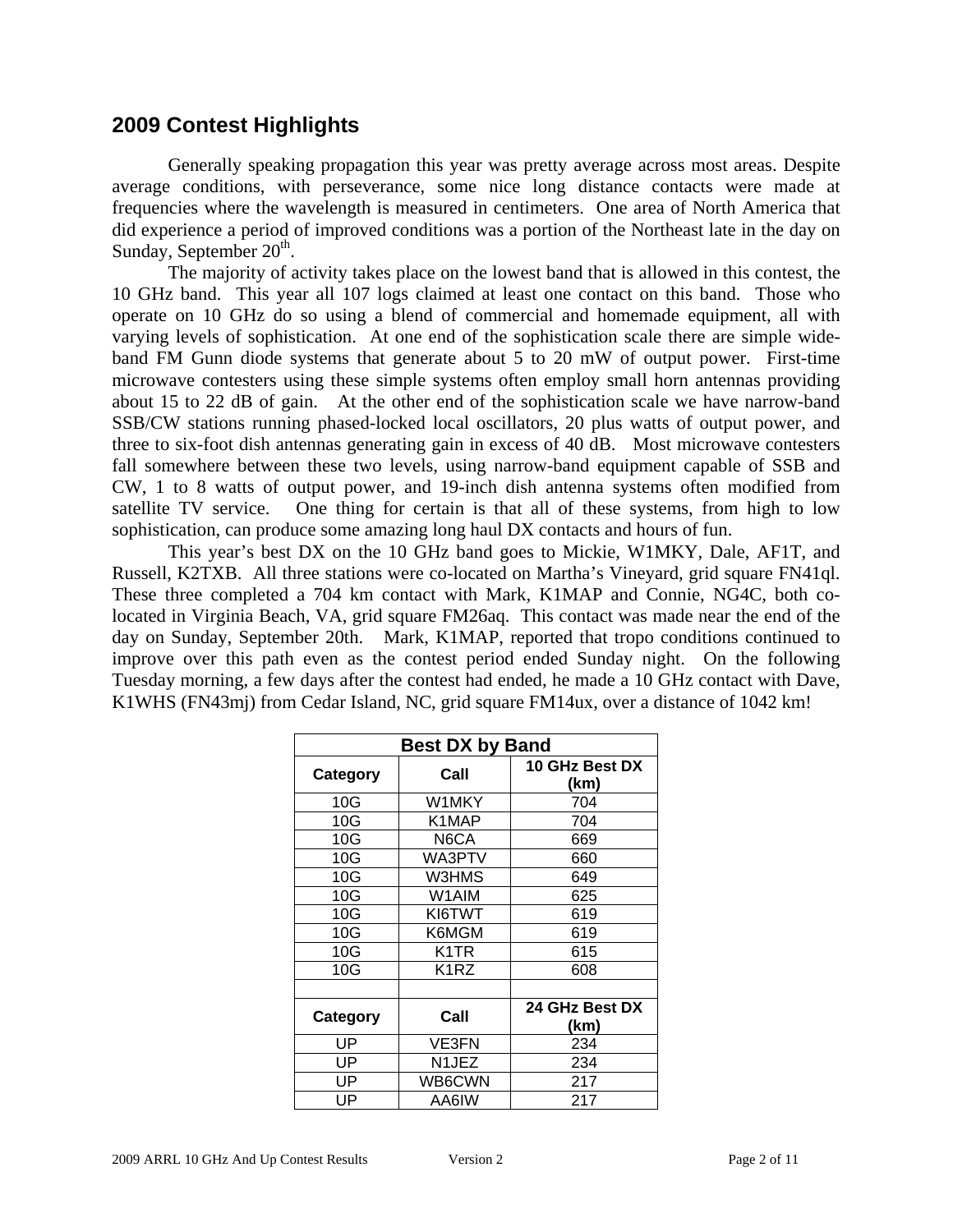| UP       | W6QIW  | 217                    |
|----------|--------|------------------------|
| UP       | VE3SMA | 210                    |
| UP       | VE3ZV  | 206                    |
| UP       | KA1OJ  | 205                    |
| UP       | W6BY   | 201                    |
| UP       | N6TEB  | 182                    |
| Category | Call   | 47 GHz Best DX         |
|          |        | (km)                   |
| UP       | K6GZA  | 143                    |
| UP       | N1JEZ  | 36                     |
| UP       | KA1OJ  | 36                     |
| UP       | WA1MBA | 36                     |
| UP       | W1FKF  | 36                     |
| UP       | KB8VAO | 1                      |
| UP       | NE8I   | 1                      |
|          |        |                        |
| Category | Call   | 75 GHz Best DX<br>(km) |
| UP       | WA1MBA | 41                     |
| UP       | KA1OJ  | 36                     |
| UP       | W1FKF  | 14                     |

The West Coast had its share of long haul DX, too. Ron, K6GZA, made the contest's second longest 10 GHz contact at 703 km with Robin, WA6CDR. Ron was operating from a location on Mt Saint Helena, about 60 miles north of San Francisco at about 3,900 feet elevation, while Robin was set up on the desert floor south of Las Vegas, Nevada. Although both stations had a good horizon, the path required shooting over some 13,000-foot mountains. Ron used a 4 foot dish and 15 watts while Robin was using a 6-foot dish and about 8 watts. Ron reported that signals were 5-by-3 on SSB. The same path was there when they tried it again on the day after the contest.



Although the Upper Midwest does not typically work the truly long haul DX, it does have its fair share of activity and fun. Wally, WØPHD teamed up with Bill, KØAWU to activate the Red River Valley region of ND and MN with 10 GHz rover activity. While working Barry, VE4MA and Dennis, NTØV, the rover team had the opportunity to observe the effects of wind turbine scatter.

Chris, NØUK, this year's 2<sup>nd</sup> place 10 GHz category winner enjoying some of the nicer weather in the Upper Midwest. (Photo courtesy NØUK)

On the 24 GHz band, Mike, N1JEZ located on Mount Mansfield, grid FN34om, and Ray, VE3FN, located on Mont Tremblant in grid FN26rf reported the band's best DX of the contest at 234 km. Ray reported that signals were good enough for SSB. Ray's 24 GHz station consisted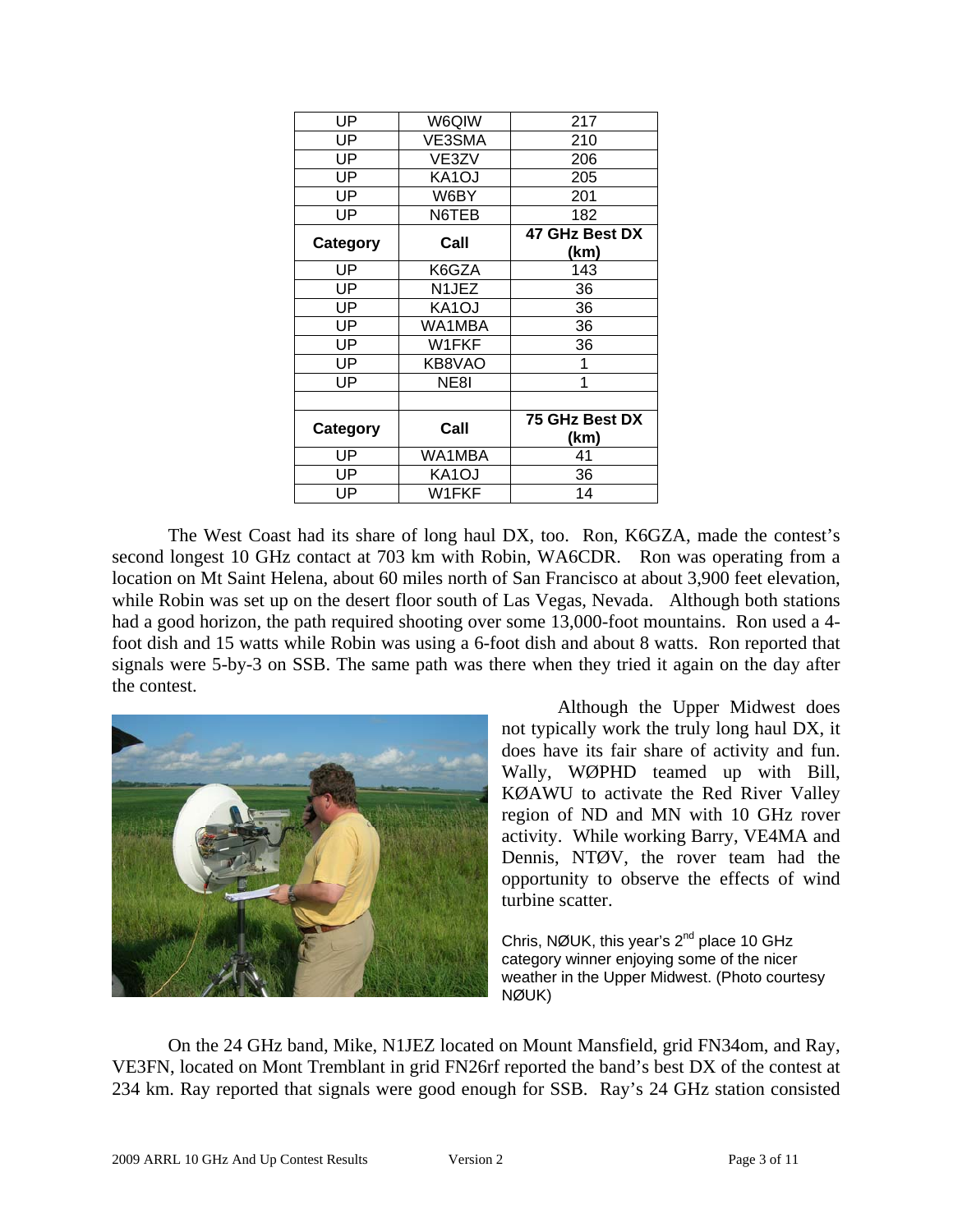of a DB6NT transverter with a phase-locked local oscillator, 1-watt amplifier, and an 18-inch dish. As continued evidence of their persistence, these two had tried a similar path on the previous weekend but failed to make the contact, perhaps due to a slightly longer path (256 km) and higher humidity. On 24 GHz water vapor, which we sense as humidity, is a primary cause of path loss.

The longest 47 GHz contact, 143 km, is claimed by Ron, K6GZA. Ron made this contact from his Mt Saint Helena location with Bob, KF6KVG. Ron's setup on this band included precise frequency control, several milliwatts of output power, and a 4-foot dish system designed to slide the 10, 24, and 47 GHz feed horn and transverters in and out all while maintaining the same dish heading. Ron states that aiming on the higher bands like 47 GHz is made easier by first working a station on 10 GHz, locking down the dish bearing, then reconfiguring the dish for the next higher band by changing out the transverter and feed horn, all without moving the dish.

Tom, WA1MBA, reported the contest's best 78 GHz DX contact at 41 km. This contact was made from the top of Mount Wachusett in central Massachusetts, a favorite high spot in that region. Tom stated that all of the 78 GHz stations in New England are using the DB6NT doubling mixer and most are using a phase-locked local oscillator for frequency accuracy and stability. In addition, most stations are using a 1-foot dish antenna that provides about ½ degree of beam width at 78 GHz. Such a tight beam width does provide aiming challenges. On bright sunny days the group has used mirrors to help with aiming and more recently tried using a laser. However, aligning on a lower band such as 47 GHz first is often good enough to allow them to align on 78 GHz. Tom reported that his station features a low noise amplifier (LNA) and a power output amplifier that provides for a receiver noise figure of about 7 dB and an output power of about 10 mW. With this station he is often able to make this 41 km path using SSB.

There were no claimed contacts above 78 GHz this year, including no claimed Light contacts. Contacts in this part of our spectrum, including Light, continue to be an open frontier for those who accept the challenges and who persevere.

### **2009 Contest Results**

The 2009 contest generated 107 logs, a slight increase compared to last year's contest that generated 103 logs. Of these 107 logs, 6-land led the way with 35 followed by 1-land with 16 and Ø-land with 15. These three call areas accounted for almost two-thirds of all contest logs received. Despite the presence of weak signal VHF clubs in most parts of the country, some major geographical areas continue to be poorly represented. Perhaps it's time to start getting your local VHF weak signal club active in microwave contesting -- it's an outstanding clubbuilding opportunity.

| <b>Call Area</b> | <b>Entries</b> |
|------------------|----------------|
| 6                | 35             |
|                  | 16             |
| Ø                | 16             |
| 8                | 11             |
| VE               | 8              |
| 4                |                |
| 3                | 6              |
| $\overline{c}$   | 3              |
| 9                | $\overline{c}$ |
|                  | $\overline{c}$ |
| 5                | 2              |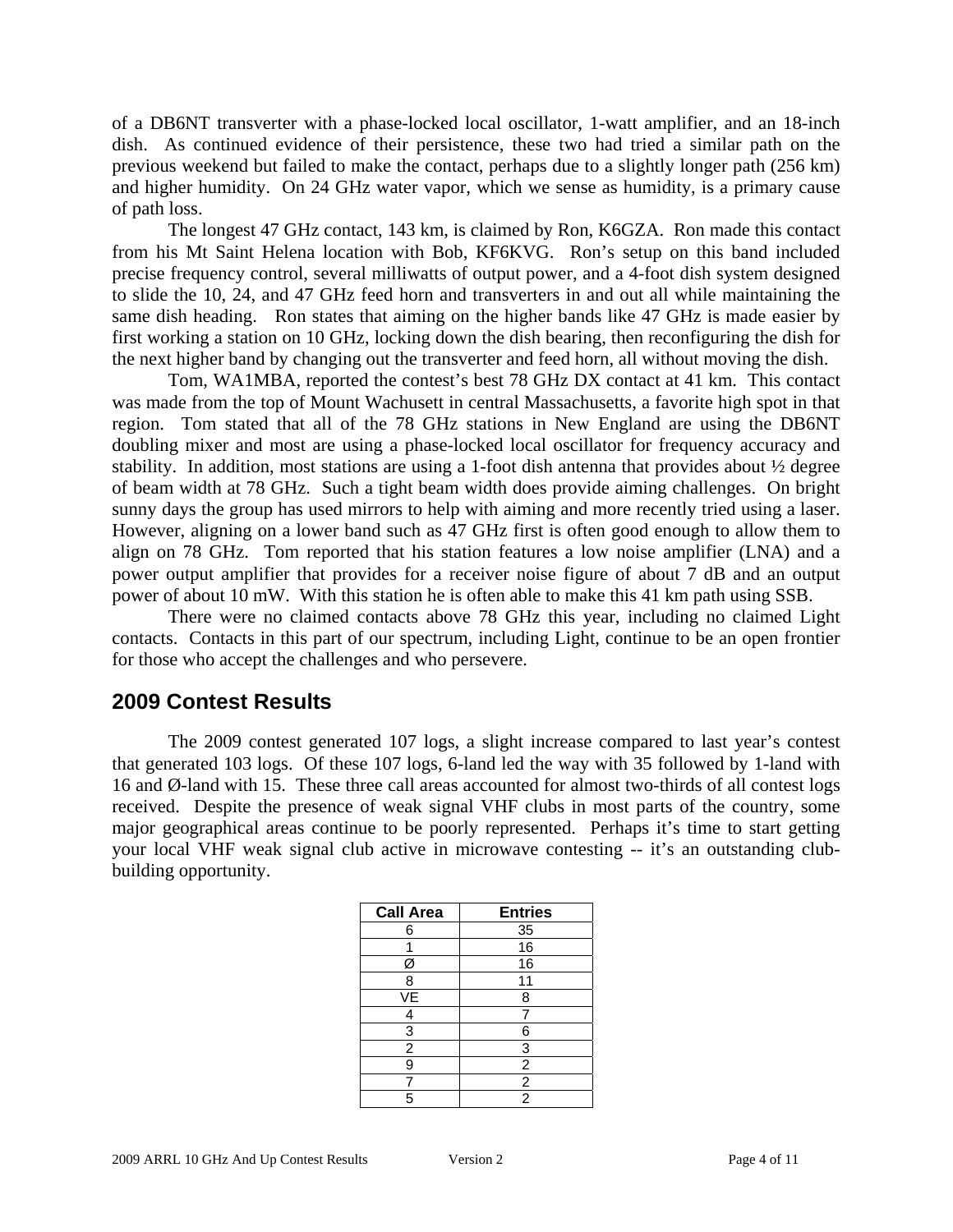#### **10 GHz Only Category**

In the 10 GHz Only contest category, out of 76 logs Bruce, W9FZ, lead the way with a total of 76,172 points. Bruce moved up three spots from last year's contest to finish in first place this year on the strength of a category leading number of QSOs, 387. Bruce made 387 contacts with 26 different stations. Bruce operated with the Northern Lights Radio Society club who concentrated their resources by operating predominantly from one fixed site and with one rover pack. Finishing right behind Bruce were his fellow rover pack members Jon, WØZQ, Chris, NØUK, and Holly, KØHAC. WØZQ and NØUK actually tied for 2<sup>nd</sup> place with 75,246 points while Holly, KØHAC, finished in fourth place with 74,810 points.

| Top Ten - 10 GHz Only |              |                  |  |  |  |  |
|-----------------------|--------------|------------------|--|--|--|--|
| Call                  | <b>Score</b> | <b>Call Area</b> |  |  |  |  |
| W9FZ                  | 76,172       | Ø                |  |  |  |  |
| <b>NØUK</b>           | 75,246       | Ø                |  |  |  |  |
| WØZQ                  | 75.246       | Ø                |  |  |  |  |
| <b>KØHAC</b>          | 74.810       | Ø                |  |  |  |  |
| <b>NØKP</b>           | 55.160       | Ø                |  |  |  |  |
| KK6MK                 | 54,238       | 6                |  |  |  |  |
| WA2VOI                | 53,556       | Ø                |  |  |  |  |
| WØJT                  | 42,112       | Ø                |  |  |  |  |
| AF1T                  | 40.428       | 1                |  |  |  |  |
| KE6HPZ                | 37.695       | 6                |  |  |  |  |
| W1MKY                 | 36,661       | 1                |  |  |  |  |
| <b>NØEDV</b>          | 33,628       | Ø                |  |  |  |  |
| N6CA                  | 33,516       | 6                |  |  |  |  |
| KI6TWT                | 32,210       | 6                |  |  |  |  |
| N9JIM                 | 28.244       | 6                |  |  |  |  |

The highest number of unique calls worked in the 10 GHz Only category once again goes to Glenn, KE6HPZ. Glenn was able to work 59 unique operators, an increase of three from last year's 56. Sharing this title is Richard, WB6JDH who also worked 59 different operators. And, as previously discussed, best DX is also a shared title between W1MKY, AF1T, and K1MAP all having worked 704 km and submitted their logs.



Rich, NØHJZ, making a 270 km contact with 2 watts and a 17 dB horn antenna. (Photo courtesy NØHJZ)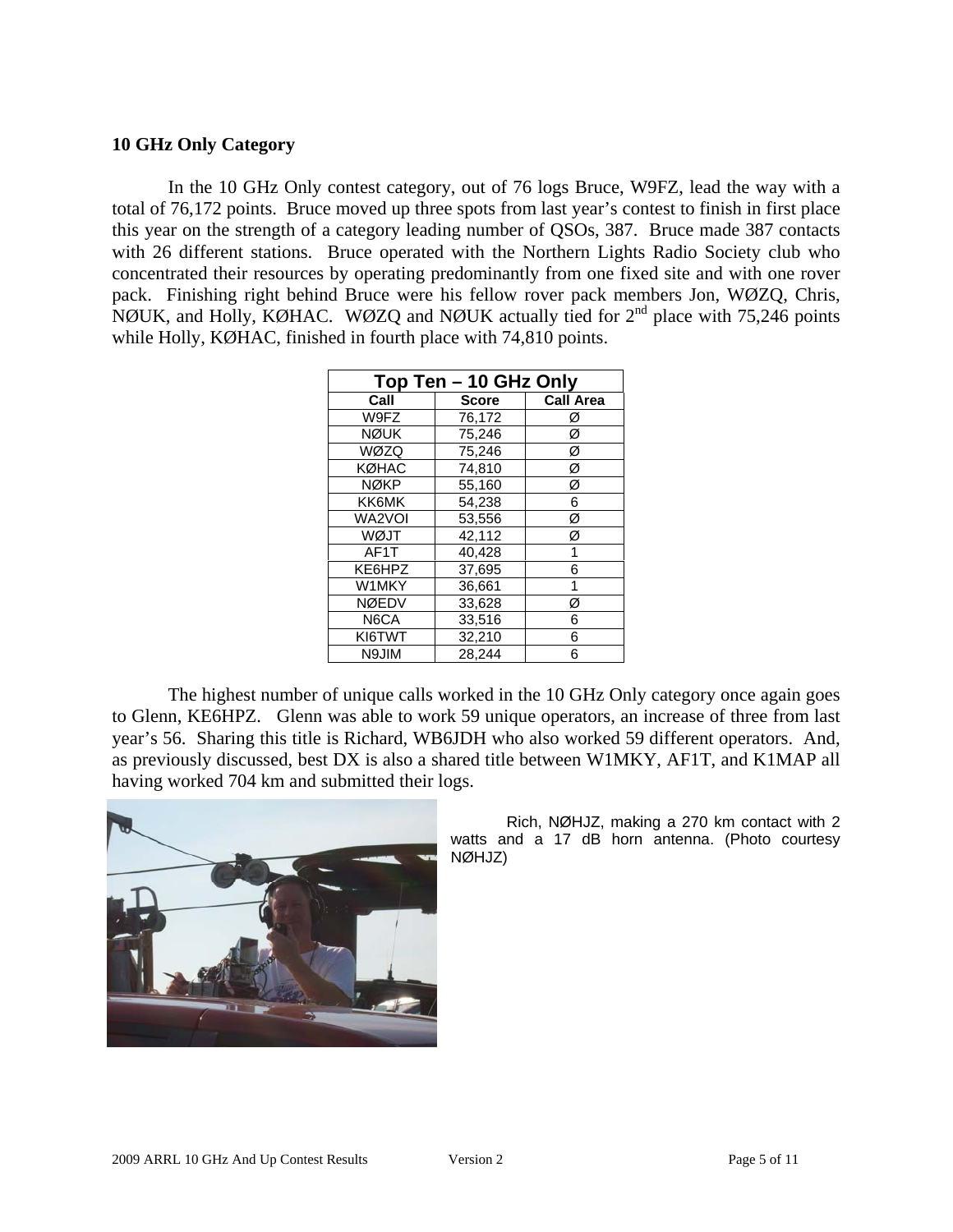Those who submitted logs for the 10 GHz Only category were: AA2LY, AB4YK, AD7OI, AF1T, AF6NA, KØAWU, KØCQ, KØHAC, KØVXM, K1GX, K1MAP, K1RZ, K1TR, K2KIB, K2YAZ, K6BNN, K6HLH, K6JEY, K6MGM, K6WCI, K8MD, KA1LMR, KA1ZD, KA2OON, KB7NIE, KB8U, KC6UQH, KE6HPZ, KI5WL, KI6HHU, KI6TWT, KJ6HZ, KK6MK, KN6VR, KQ6EF, NØEDV, NØHJZ, NØHZO, NØKP, NØUK, N1GJ, N2CEI, N6CA, N6JV, N6LL, N6OLD, N7EME, N9JIM, N9RIN, NTØV, VE2JWH, VE3KH, VE3OIL, VE3RKS, WØJT, WØPHD, WØZQ, W1AIM, W1AUV, W1MKY, W2SJ, W3HMS, W4DEX, W4WSR, W6SR, W9FZ, W9SZ, WA2FGK, WA2VOI, WA3PTV, WA3TTS, WA5YWC, WA6QYR, WA8RJF, WB6DNX, WB6JDH, and WB8TGY.

#### **10 GHz And Up Category**

In the "And Up" category with 31 logs, last year's 10 GHz Only category winner Gary, WBØLJC, claimed first place with a score of 75,522 points. Gary's win came on the strength of 387 contacts with 26 different operators. Capturing the top spot for the most number of unique contacts was Lars, AA6IW, with 70 -- a new all-time record surpassing the record of 66 set in 2005. This is a noteworthy accomplishment as the slow but steady upward trend in the number of unique calls worked is a strong sign of the growth and interest in our microwave spectrum. Of the 31 competitors in this category, 30 logs reported contacts on 24 GHz, 7 on 47 GHz, 3 on 78 GHz, with no claimed contacts on Light. The best 24 GHz DX was reported by N1JEZ and VE3FN at 234 km, the best 47 GHz DX was reported by K6GZA at 143 km, and the best 78 GHz DX was reported by WA1MBA at 41 km. Congratulations to all on this fine work!

| Top Ten - 10 GHz And Up |              |      |  |  |  |  |
|-------------------------|--------------|------|--|--|--|--|
| <b>Category</b>         |              |      |  |  |  |  |
| Call                    | <b>Score</b> | Area |  |  |  |  |
| WBØLJC                  | 75.522       | Ø    |  |  |  |  |
| AA6IW                   | 56,472       | 6    |  |  |  |  |
| WB6CWN                  | 51,934       | 6    |  |  |  |  |
| W6BY                    | 42,258       | 6    |  |  |  |  |
| K6GZA                   | 36,290       | 6    |  |  |  |  |
| W6QIW                   | 34,224       | 6    |  |  |  |  |
| <b>WØGHZ</b>            | 33,450       | Ø    |  |  |  |  |
| N6RMJ                   | 32,588       | 6    |  |  |  |  |
| W1GHZ                   | 27,355       | 1    |  |  |  |  |
| N6TEB                   | 26,666       | 6    |  |  |  |  |
| N1JEZ                   | 21.338       | 1    |  |  |  |  |
| KA <sub>1</sub> OJ      | 19,413       | 1    |  |  |  |  |
| W1FKF                   | 16,469       | 1    |  |  |  |  |
| W6OYJ                   | 14,247       | 6    |  |  |  |  |
| W1JHR                   | 14,037       | 1    |  |  |  |  |

Those who submitted logs for the 10 GHz & Up category are: AA6IW, AF6IF, K1DS, K4RSV, K6GZA, KA1OJ, KB8VAO, KI4NPV, N1JEZ, N6RMJ, N6TEB, NE8I, VE3FN, VE3NPB, VE3SMA, VE3ZV, WØGHZ, W1FKF, W1GHZ, W1JHR, W3SZ, W5LUA, W6BY, W6OYJ, W6QIW, W8ISS, W9SNR, WA1MBA, WA8VPD, WBØLJC, and WB6CWN.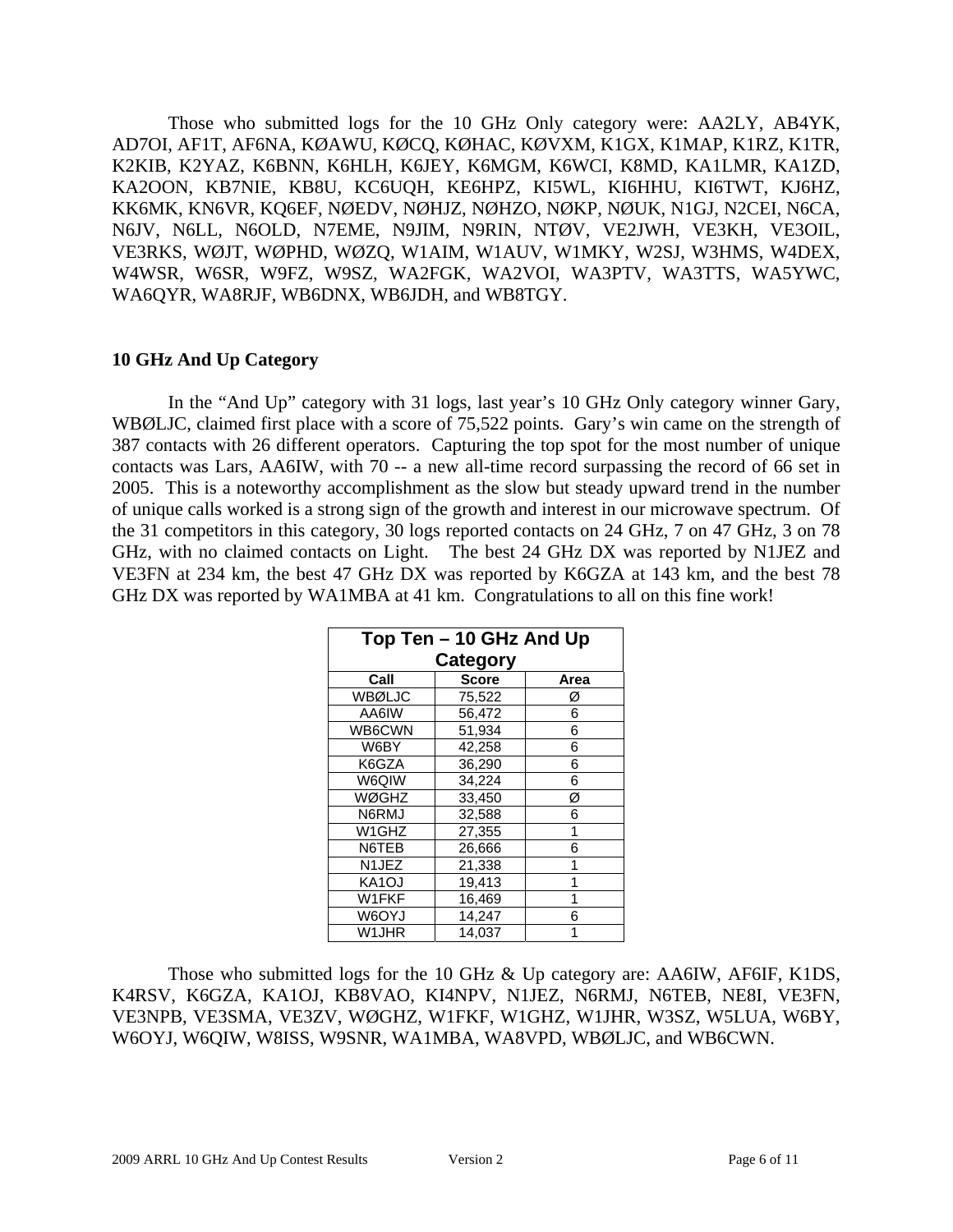#### **Unique Calls and Total QSOs by Category**

| <b>Unique</b> |                    |              |          |                    |      |  |
|---------------|--------------------|--------------|----------|--------------------|------|--|
| Category      | Call               | <b>Calls</b> | Category | Call               | QSOs |  |
| 10G           | WB6JDH             | 59           | 10G      | W9FZ               | 387  |  |
| 10G           | KE6HPZ             | 59           | 10G      | WØZQ               | 383  |  |
| 10G           | K6WCI              | 57           | 10G      | <b>NØUK</b>        | 380  |  |
| 10G           | N6CA               | 56           | 10G      | KØHAC              | 378  |  |
| 10G           | KI6TWT             | 56           | 10G      | <b>NØKP</b>        | 302  |  |
| 10G           | AF <sub>1</sub> T  | 54           | 10G      | WA2VOI             | 294  |  |
| 10G           | W1MKY              | 53           |          | KK6MK              | 230  |  |
|               |                    |              | 10G      |                    |      |  |
| 10G           | KK6MK              | 48           | 10G      | WØJT               | 221  |  |
| 10G           | N9RIN              | 48           | 10G      | KE6HPZ             | 185  |  |
| 10G           | WA6QYR             | 48           | 10G      | <b>NØEDV</b>       | 168  |  |
| 10G           | KC6UQH             | 46           | 10G      | KI6TWT             | 160  |  |
| 10G           | W1AIM              | 43           | 10G      | WB6JDH             | 154  |  |
| 10G           | N6LL               | 43           | 10G      | AF1T               | 144  |  |
| 10G           | N7EME              | 43           | 10G      | W1MKY              | 136  |  |
| 10G           | KJ6HZ              | 41           | 10G      | K6WCI              | 135  |  |
| 10G           | W6SR               | 39           | 10G      | N9JIM              | 131  |  |
| 10G           | N9JIM              | 37           | 10G      | KØCQ               | 130  |  |
| 10G           | W1AUV              | 37           | 10G      | N6CA               | 126  |  |
| 10G           | N6JV               | 35           | 10G      | N6JV               | 125  |  |
| 10G           | K <sub>1</sub> GX  | 34           | 10G      | N9RIN              | 118  |  |
| 10G           | WA2FGK             | 34           | 10G      | W6SR               | 114  |  |
| 10G           | KQ6EF              | 31           | 10G      | W1AUV              | 104  |  |
| 10G           | KN6VR              | 31           | 10G      | WA6QYR             | 104  |  |
| 10G           | W9FZ               | 27           | 10G      | N6LL               | 103  |  |
| 10G           | K6MGM              | 27           | 10G      | W1AIM              | 100  |  |
| 10G           | WB6DNX             | 26           | 10G      | KJ6HZ              | 99   |  |
| 10G           | <b>NØKP</b>        | 25           | 10G      | KC6UQH             | 76   |  |
| 10G           | WA2VOI             | 25           | 10G      | K2YAZ              | 68   |  |
|               |                    |              |          |                    |      |  |
| 10G           | K1TR               | 25           | 10G      | K <sub>1</sub> GX  | 66   |  |
| 10G           | K1RZ               | 25           | 10G      | N7EME              | 61   |  |
| 10G           | K6HLH              | 25           | 10G      | K1MAP              | 58   |  |
| 10G           | AD7OI              | 25           | 10G      | WA2FGK             | 51   |  |
| 10G           | <b>NØUK</b>        | 24           | 10G      | K6JEY              | 50   |  |
| 10G           | <b>KØHAC</b>       | 24           | 10G      | WA8RJF             | 47   |  |
| 10G           | WØZQ               | 24           | 10G      | <b>NØHJZ</b>       | 47   |  |
| 10G           | K1MAP              | 23           | 10G      | WB8TGY             | 46   |  |
| 10G           | KI6HHU             | 22           | 10G      | <b>KØAWU</b>       | 46   |  |
| 10G           | WØJT               | 21           | 10G      | K <sub>1</sub> TR  | 45   |  |
| 10G           | K6JEY              | 21           | 10G      | KN6VR              | 44   |  |
| 10G           | KA1LMR             | 21           | 10G      | KQ6EF              | 43   |  |
| 10G           | <b>NØEDV</b>       | 19           | 10G      | <b>NØHZO</b>       | 42   |  |
| 10G           | KA1ZD              | 18           | 10G      | KA1LMR             | 41   |  |
| 10G           | NØHJZ              | 17           | 10G      | W9SZ               | 40   |  |
| 10G           | K <sub>2</sub> KIB | 17           | 10G      | K <sub>1</sub> RZ  | 37   |  |
| 10G           | K2YAZ              | 16           | 10G      | K6MGM              | 35   |  |
| 10G           | <b>KØCQ</b>        | 16           | 10G      | W3HMS              | 33   |  |
| 10G           | W3HMS              | 15           | 10G      | K6HLH              | 33   |  |
| 10G           | KA2OON             | 15           | 10G      | AD7OI              | 33   |  |
| 10G           | WA3TTS             | 15           | 10G      | WA3PTV             | 32   |  |
| 10G           | WA5YWC             | 15           | 10G      | WB6DNX             | 32   |  |
|               |                    |              |          |                    |      |  |
| 10G           | <b>KØAWU</b>       | 15           | 10G      | KA1ZD              | 32   |  |
| 10G           | <b>NØHZO</b>       | 15           | 10G      | KB8U               | 28   |  |
| 10G           | WB8TGY             | 14           | 10G      | N <sub>2</sub> CEI | 25   |  |
| 10G           | W9SZ               | 14           | 10G      | KI6HHU             | 24   |  |
| 10G           | WA3PTV             | 14           | 10G      | WA3TTS             | 23   |  |
| 10G           | KB8U               | 13           | 10G      | KI5WL              | 21   |  |
| 10G           | AA2LY              | 13           | 10G      | VE2JWH             | 19   |  |
| 10G           | N <sub>1</sub> GJ  | 12           | 10G      | <b>NTØV</b>        | 19   |  |
| 10G           | WA8RJF             | 12           | 10G      | WØPHD              | 19   |  |
| 10G           | AF6NA              | 12           | 10G      | K2KIB              | 18   |  |
| 10G           | VE2JWH             | 11           | 10G      | N <sub>1</sub> GJ  | 18   |  |
| 10G           | W <sub>2</sub> SJ  | 10           | 10G      | WA5YWC             | 16   |  |
| 10G           | K8MD               | 8            | 10G      | AA2LY              | 16   |  |
|               |                    |              |          |                    |      |  |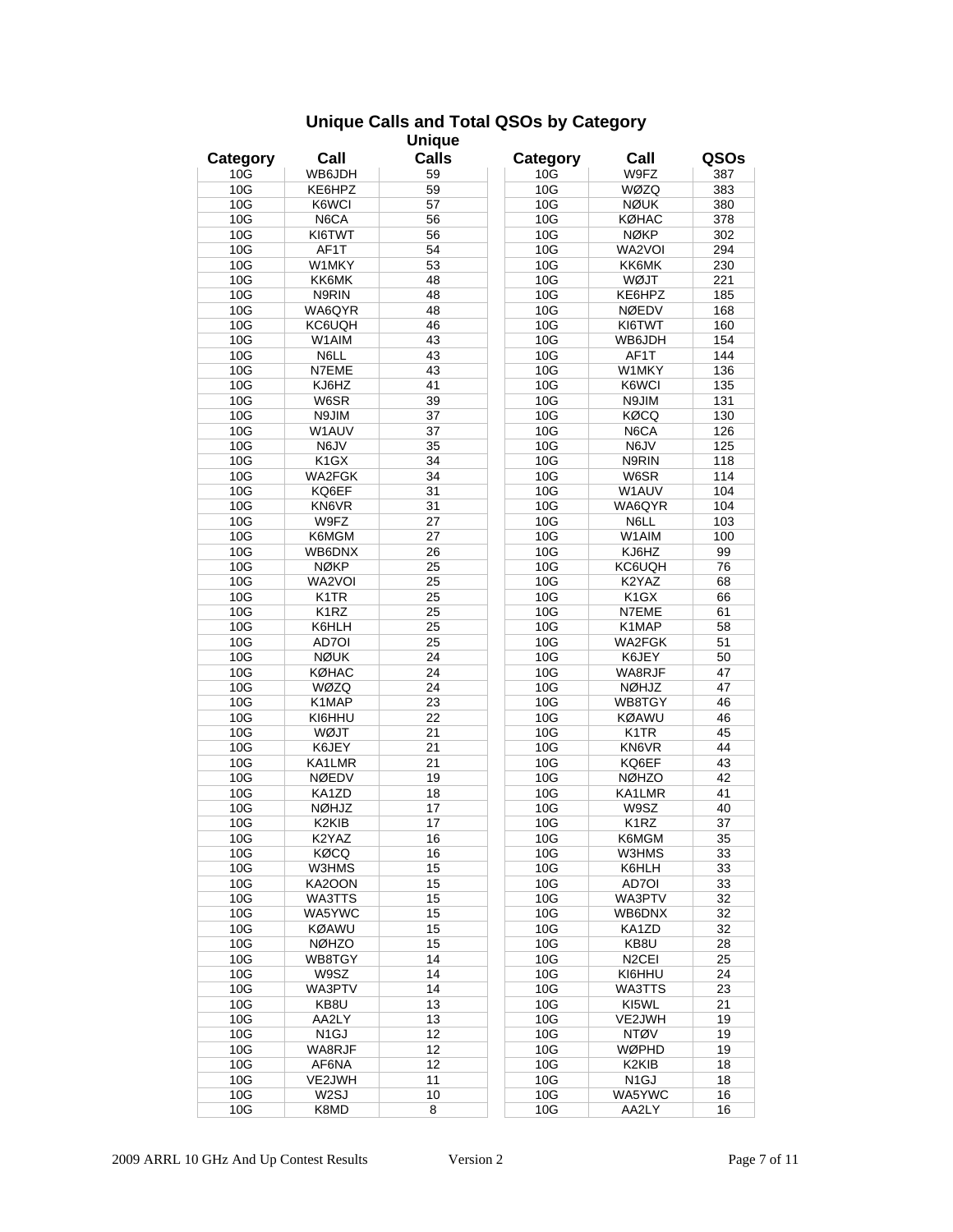| 10G | N <sub>2</sub> CEI |   | 10G | KA2OON            | 16 |
|-----|--------------------|---|-----|-------------------|----|
| 10G | K6BNN              | 7 | 10G | <b>KØVXM</b>      | 15 |
| 10G | W4DEX              | 6 | 10G | VE3KH             | 15 |
| 10G | N6OLD              | 6 | 10G | W4DEX             | 14 |
| 10G | KI5WL              | 6 | 10G | AF6NA             | 13 |
| 10G | <b>KB7NIE</b>      | 6 | 10G | W4WSR             | 12 |
| 10G | <b>KØVXM</b>       | 5 | 10G | <b>KB7NIE</b>     | 12 |
| 10G | VE3KH              | 5 | 10G | K8MD              | 10 |
| 10G | W4WSR              | 5 | 10G | W <sub>2</sub> SJ | 10 |
| 10G | AB4YK              | 4 | 10G | K6BNN             | 7  |
| 10G | <b>NTØV</b>        | 3 | 10G | AB4YK             | 6  |
| 10G | <b>VE3RKS</b>      | 3 | 10G | N6OLD             | 6  |
| 10G | <b>WØPHD</b>       | 3 | 10G | <b>VE3RKS</b>     | 5  |
| 10G | <b>VE3OIL</b>      | 2 | 10G | <b>VE3OIL</b>     | 2  |

# **Unique**

| Category | Call                          | Calls | Category | Call                          | QSOs           |
|----------|-------------------------------|-------|----------|-------------------------------|----------------|
| UP       | AA6IW                         | 70    | UP       | WBØLJC                        | 387            |
| UP       | W6BY                          | 67    | UP       | AA6IW                         | 259            |
| UP       | N6TEB                         | 63    | UP       | WB6CWN                        | 230            |
| UP       | N6RMJ                         | 61    | UP       | <b>WØGHZ</b>                  | 214            |
| UP       | W6QIW                         | 56    | UP       | W6BY                          | 205            |
| UP       | K6GZA                         | 52    | UP       | N6RMJ                         | 169            |
| UP       | WB6CWN                        | 51    | UP       | W6QIW                         | 155            |
| UP       | W1GHZ                         | 45    | UP       | N6TEB                         | 151            |
| UP       | KA1OJ                         | 41    | UP       | K6GZA                         | 144            |
| UP       | W1FKF                         | 39    | UP       | W1GHZ                         | 123            |
| UP       | N <sub>1</sub> JEZ            | 38    | UP       | KA <sub>1</sub> OJ            | 105            |
| UP       | W6OYJ                         | 37    | UP       | VE3ZV                         | 100            |
| UP       | WBØLJC                        | 26    | UP       | W1FKF                         | 96             |
| UP       | KB8VAO                        | 26    | UP       | N1JEZ                         | 91             |
| UP       | <b>WØGHZ</b>                  | 25    | UP       | VE3SMA                        | 82             |
| UP       | W1JHR                         | 25    | UP       | VE3NPB                        | 75             |
| UP       | VE3ZV                         | 24    | UP       | W <sub>1</sub> JHR            | 71             |
| UP       | WA8VPD                        | 23    | UP       | KB8VAO                        | 59             |
| UP       | W3SZ                          | 21    | UP       | W9SNR                         | 57             |
| UP       | WA1MBA                        | 19    | UP       | <b>W6OYJ</b>                  | 57             |
| UP       | NE8I                          | 17    | UP       | NE8I                          | 48             |
| UP       | W8ISS                         | 17    | UP       | WA8VPD                        | 43             |
| UP       | W9SNR                         | 16    | UP       | W8ISS                         | 29             |
| UP       | VE3NPB                        | 16    | UP       | W3SZ                          | 26             |
| UP       | VE3SMA                        | 15    | UP       | WA1MBA                        | 24             |
| UP       | <b>VE3FN</b>                  | 12    | UP       | VE3FN                         | 18             |
| UP       | W5LUA                         | 10    | UP       | KI4NPV                        | 15             |
| UP       | KI4NPV                        | 6     | UP       | <b>K4RSV</b>                  | 15             |
| UP       | <b>K4RSV</b>                  | 5     | UP       | W5LUA                         | 14             |
| UP       | K <sub>1</sub> D <sub>S</sub> | 4     | UP       | K <sub>1</sub> D <sub>S</sub> | 4              |
| UP       | AF6IF                         | 1     | UP       | AF6IF                         | $\overline{2}$ |
|          |                               |       |          |                               |                |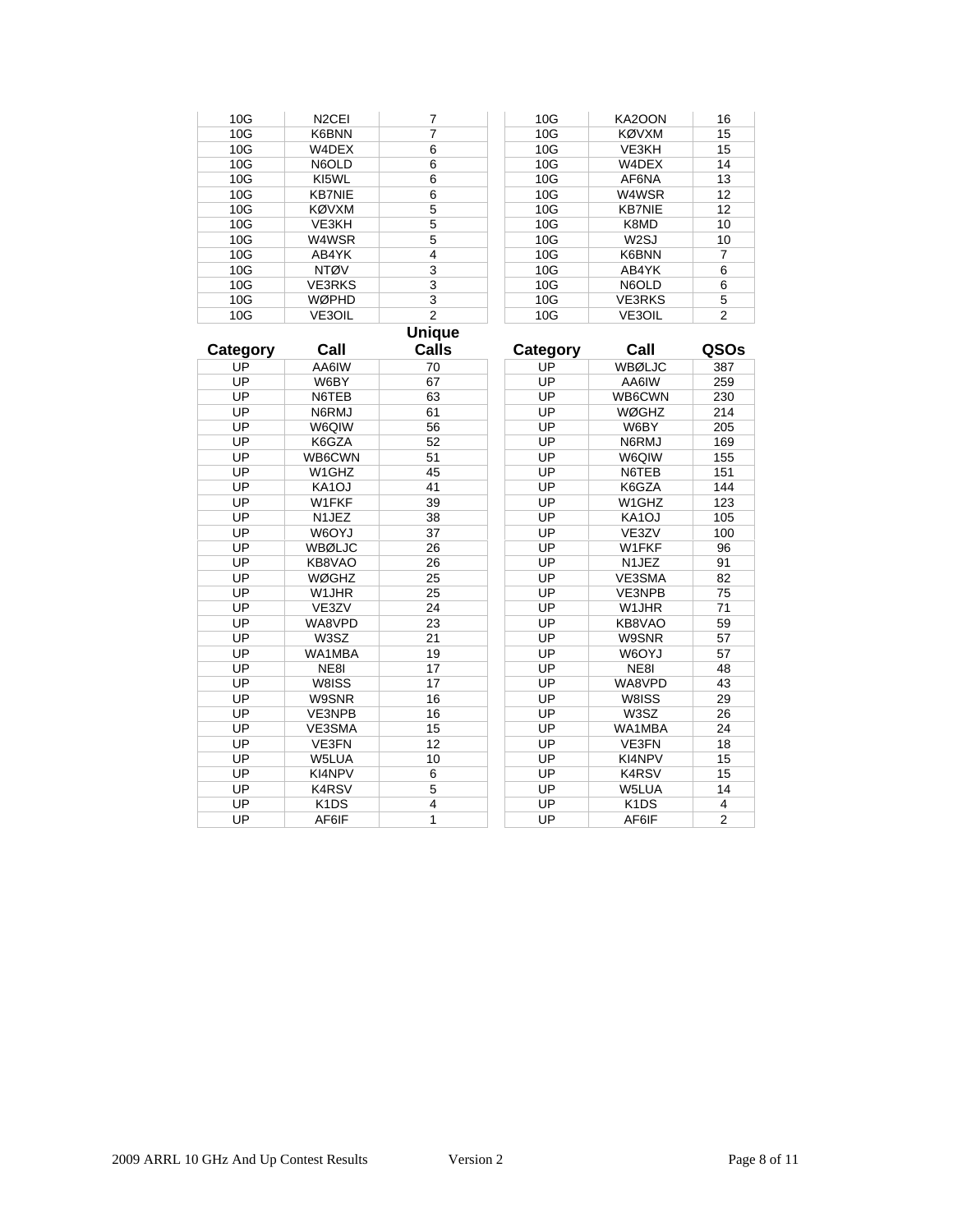# **Analysis**

The following graphs provide additional analysis for the 2009 10 GHz And Up contest. This contest first started in 1986 and activity was restricted to the 10 GHz band. The "And Up" change allowing contesting on the bands above 10 GHz was added in 1996.

**Figure One** shows a histogram of the "Best 10 GHz DX" in km for all 107 logs. The most common "Best DX" distance was 350 to 400 km with 17 stations logging their best DX in this range. The average "Best 10 GHz" DX was 402 km and the median distance was 407 km.



**Figure Two** compares the history of logs received (Y axis) with the highest number of unique calls worked since the start of the contest in 1986 (X axis). The record number of logs received occurred in 2003 with 141 logs. Since 2001 there has been a slight but steady decline in the number of logs received, ending this year with a slight uptick to 107 logs. However, over this same time interval, the highest number of unique calls worked has been on an overall upward trend with this year's 70 unique calls setting a new record. While activity has been improving, the percentage of operators who actually submit their logs may be decreasing. Perhaps finding an easier way to report contest results would improve this situation.

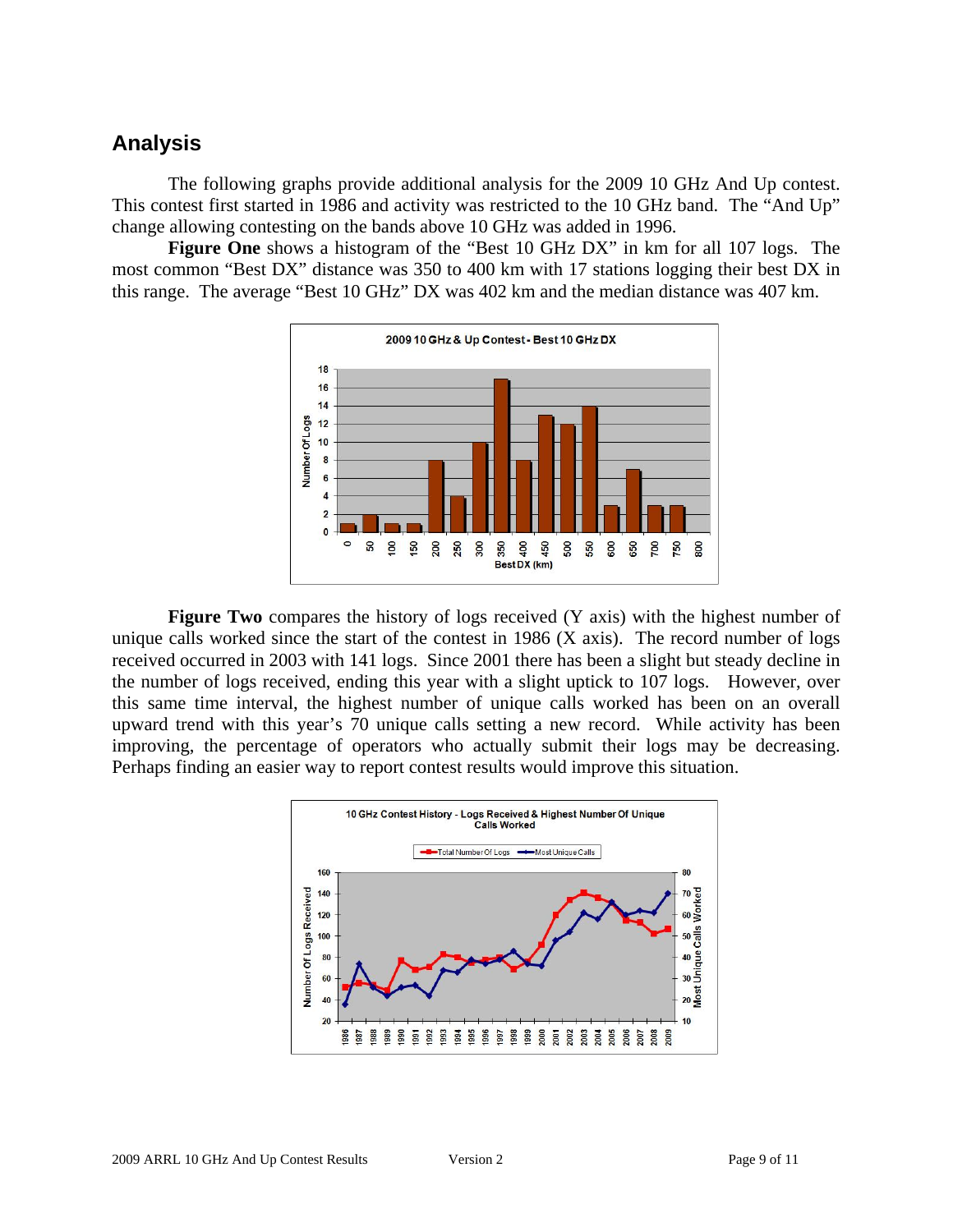**Figure Three** shows the Best DX by band for the history of this contest. 1996 was the first year that the "And Up" category was added allowing for contacts on 24 GHz and above. This graph excludes known EME contacts, representing only terrestrial contacts.



Figure Four plots the history for the top scores from 1986 to 2009. Again, the "And Up" category did not start until 1996. Overall scores have been slowly rising and in 2002 XE2/W6YLZ, KØRZ, and AD6FP all cracked the 100k barrier for the first time. Since 2002 scores have continued to stay above pre-2002 levels but have shown much more volatility. That is most likely a sign of the impact of local weather during the contest weekends and/or organization efforts at the local level.